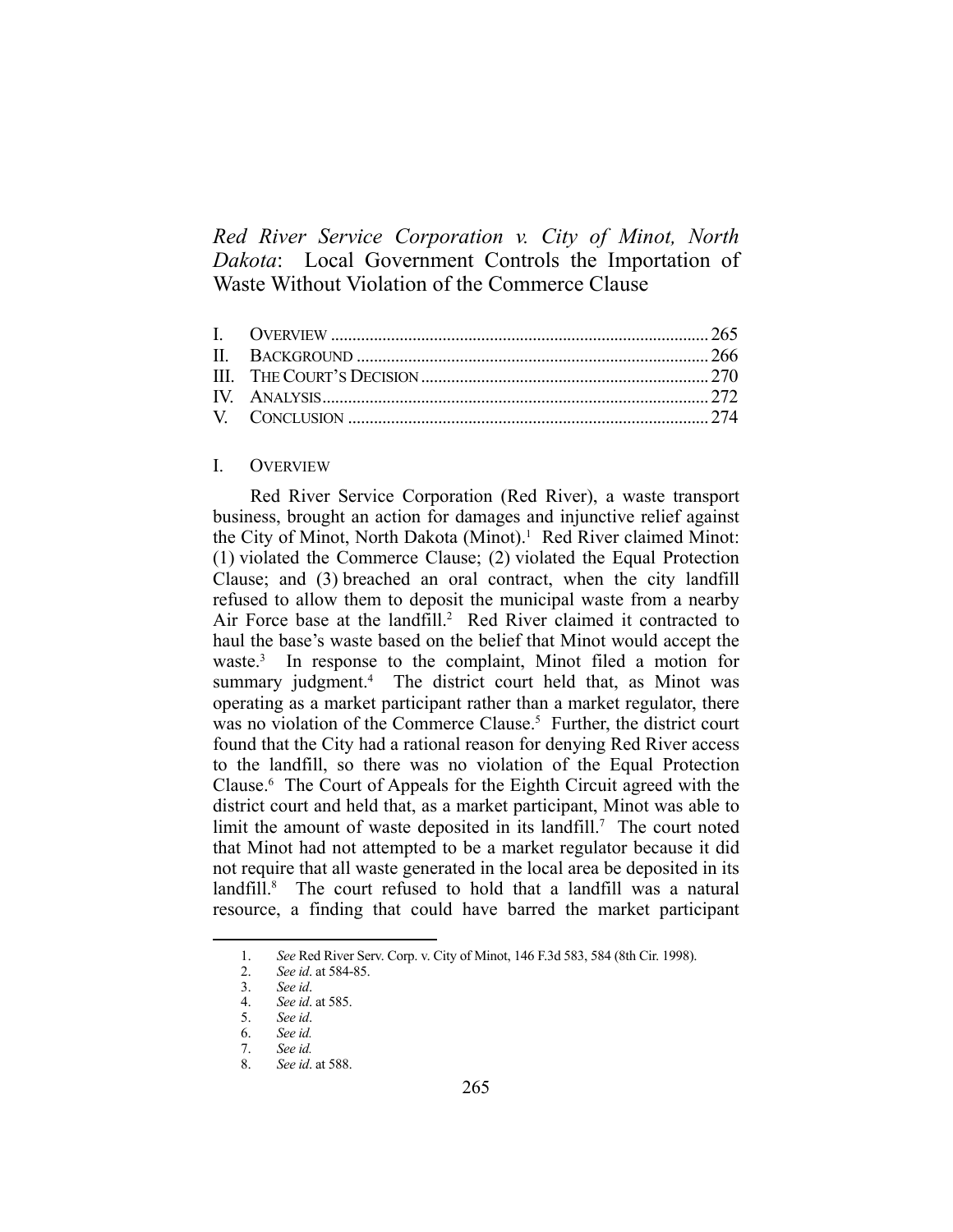exception.<sup>9</sup> The court went on to affirm the lower court's holdings concerning the Fourteenth Amendment and breach of contract.10 *Red River Serv. Corp. v. City of Minot*, 146 F.3d 583 (8th Cir. 1998).

# II. BACKGROUND

 The United States Constitution declares Congress has the affirmative power "[t]o regulate Commerce with foreign Nations, and among the several States, and with the Indian Tribes."11 This clause has been recognized as a limitation on state efforts to take protectionist measures to benefit in-state interests by imposing burdens on out-of-state commerce.12 However, the market participant doctrine allows for a state or local government to operate freely when acting as a regular member of the market, rather than a market regulator.13 The Supreme Court has held that when a state is a buyer or seller of goods in the market place, nothing in the Commerce Clause prohibits it from favoring its own citizens.14

 In 1976, the Supreme Court first established the market participant doctrine in *Hughes v. Alexandria Scrap Corp*. 15 In that case, out-of-state car scrap processors challenged Maryland's policy of buying scrapped cars from in-state processors at a higher price.<sup>16</sup> The Court held that the Maryland statute was not in violation of the Commerce Clause because the state was not interfering with the interstate market.<sup>17</sup> A state, when acting like a member of the market, may "exercis[e] the right to favor its own citizens over others."18

 <sup>9.</sup> *See id.* It is unclear as to whether there is a natural resource exception to the market participant doctrine that would bar Minot's use of the doctrine. *See id*. at 589. In dicta in *City of Philadelphia v. New Jersey*, the Supreme Court stated that "a State may not accord its own inhabitants a preferred right of access over consumers in other States to natural resources located within its borders." 437 U.S. 617, 628 (1978). However, it is unclear as to whether this exception to the doctrine is still in effect.

 <sup>10.</sup> *See Red River*, 146 F.3d at 590-92. Specifically, the court refused to apply strict scrutiny concerning the Equal Protection claim because Minot had not targeted a suspect class in limiting the use of the landfill. *See id.* at 590. The court went on to hold that Red River had not met the burden of proving that the classification is not rationally related to a legitimate state interest or that the classification is arbitrary and irrational. *See id*. In addition, Red River was unable to satisfy the statute of frauds in the breach of contract claim because the court found there was no part performance of the alleged oral contract. *See id*. at 591.

 <sup>11.</sup> U.S. CONST. art. I, § 8, cl. 3.

 <sup>12.</sup> *See Red River*, 146 F.3d at 586 (citing Reeves, Inc. v. Stake, 447 U.S. 429, 440 (1980)).

 <sup>13.</sup> *See* LAURENCE TRIBE, AMERICAN CONSTITUTIONAL LAW § 6-11, at 430 (2d ed. 1988).

 <sup>14.</sup> *See* Hughes v. Alexandria Scrap Corp., 426 U.S. 794, 810 (1976).

 <sup>15.</sup> *Id*.

 <sup>16.</sup> *See id*. at 800-02.

 <sup>17.</sup> *See id*. at 810.

 <sup>18.</sup> *Id.*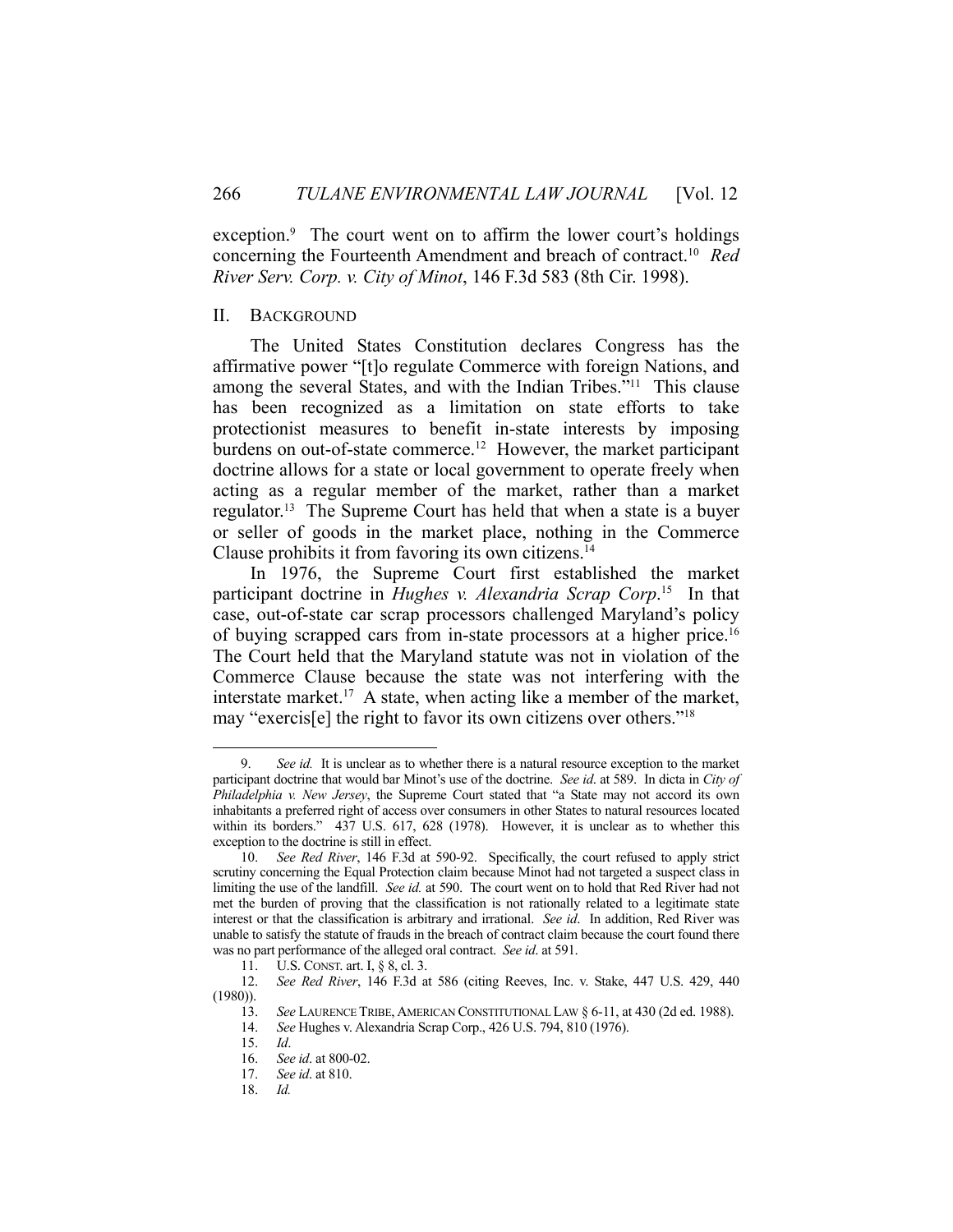The Supreme Court addressed the limitations of the market participation doctrine most recently in *South-Central Timber Development, Inc. v. Wunnicke*, where the court held Alaska's requirement that timber be processed within the state before it was exported was a violation of the Commerce Clause.19 Writing for the majority, Justice White explained that in order for the market participation doctrine to be applied correctly, the market must be narrowly defined so as not to become a Commerce Clause loophole.<sup>20</sup>

 The Supreme Court further established the limits of the market participation doctrine in *Camps Newfound/Owatonna, Inc. v. Town of*  Harrison.<sup>21</sup> In that case, a Maine property tax heavily burdened charitable organizations that served nonresidents of Maine.22 In their defense, Harrison argued that the tax exemption scheme was a subsidy of local charities that served Maine residents.<sup>23</sup> Harrison reasoned that it should be viewed as a market participant and purchaser of charitable services in the town, and subsequently should not be held in violation of the Commerce Clause.<sup>24</sup> The Court rejected this argument, explaining that even if a tax program had the purpose of subsidizing an industry, that alone did not make it a candidate for the market participant exception to the Commerce Clause.25

 Many disputes involving state or local regulatory attempts to limit waste transportation and deposits have been lost due to violations of the Commerce Clause.26 In *City of Philadelphia v. New Jersey,* the Supreme Court held that state laws which discriminate against interstate waste were invalid under the Commerce Clause.<sup>27</sup> In *Philadelphia*, a New Jersey law forbade the importation of most waste that was collected outside the state.<sup>28</sup> Writing for the majority, Justice Stewart noted the protectionist nature of the statute: "On its face, it imposes on out-of-state commercial interests the full burden of

 <sup>19. 467</sup> U.S. 82, 100 (1984).

 <sup>20.</sup> *See id.* at 98. In *Wunnicke*, the Court decided that, although Alaska was a market participant in the timber market, it in no way participated in the processing market. Therefore, the definition of "market" would have to be expanded in order for the doctrine to apply. This expansion was denied by the Court. *See id*.

 <sup>21. 117</sup> S. Ct. 1590 (1997).

 <sup>22.</sup> *See id*. at 1592.

 <sup>23.</sup> *See id*. at 1604-05.

 <sup>24.</sup> *See id.*

 <sup>25.</sup> *See id*. at 1606-07.

 <sup>26.</sup> Robert R.M. Verchick, *The Commerce Clause, Environmental Justice, and the Interstate Garbage Wars*, 70 S.CAL. L. REV. 1239, 1250 (1997).

 <sup>27. 437</sup> U.S. 617, 627-29 (1978).

 <sup>28.</sup> *See id*. at 618-19.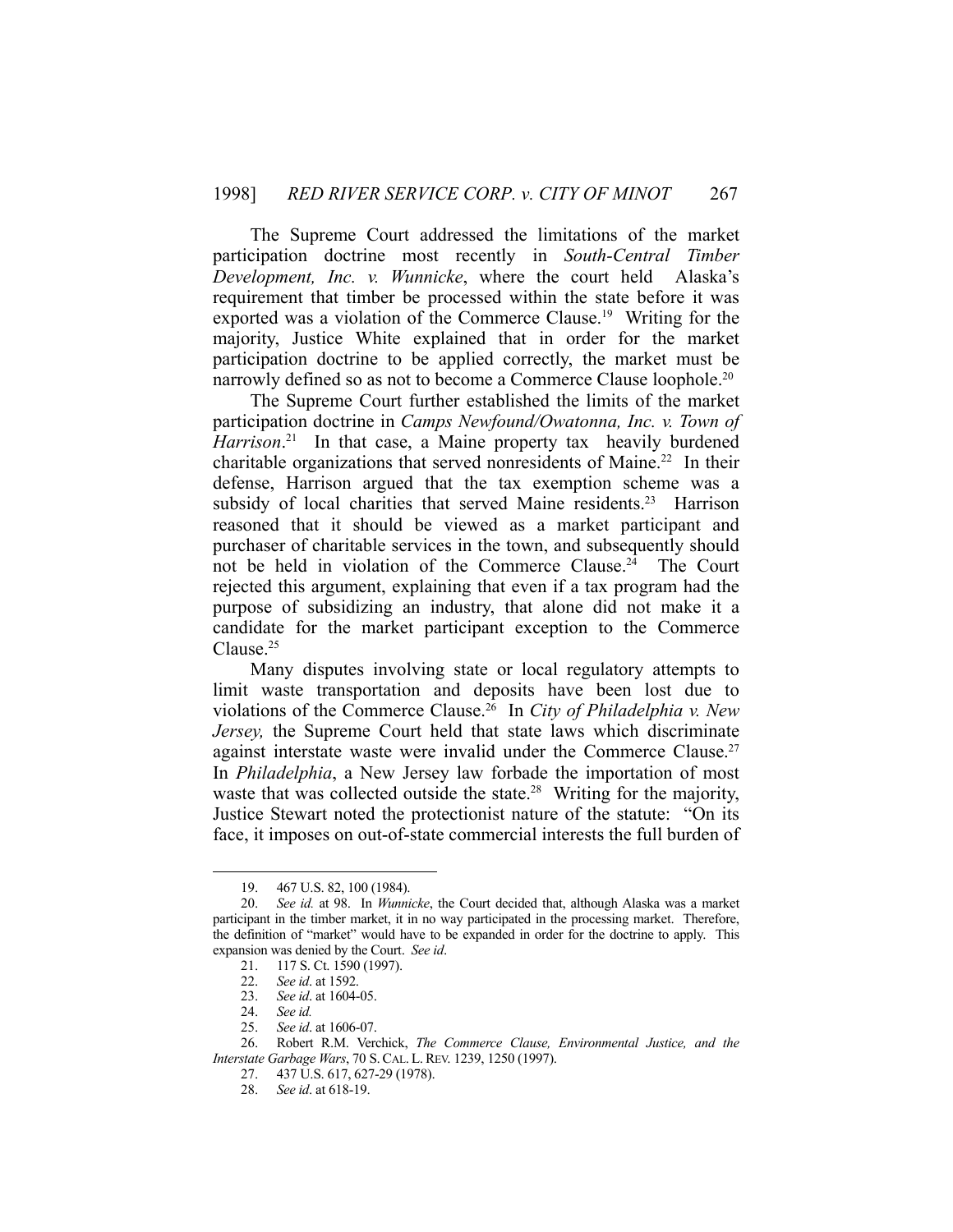conserving the State's remaining landfill space."29 Since the Court decided *Philadelphia*, it has heard four other waste cases, which have affirmed and developed the *Philadelphia* holding.30

 The Court in *Philadelphia* also addressed the relevance of earlier Court decisions which essentially held that the market participant doctrine could not be used in cases where a state was giving "preferred right of access" to a natural resource for its residents.<sup>31</sup> After mentioning this exception to the doctrine, the Court never determined whether a landfill qualified as a natural resource and ceased its discussion of the matter. The issue was taken up again in R*eeves, Inc. v. Stake,* where, when discussing if South Dakota could limit its sale of cement to state residents, the Court noted that the doctrine may not be used in cases where states hoard natural resources.32 In *Reeves*, the Court held that cement is not a natural resource, but "is the end product of a complex process whereby a costly physical plant and human labor act on raw materials."33 Two years later, in *Sporhase v. Nebraska*, the Court questioned the use of the doctrine in a case involving the water supply and did not follow the doctrine's premise.34 In *Sporhase*, the Court held that Nebraska's conservation efforts were responsible for its excess of groundwater and that the excess was more than just a "happenstance" natural resource.35 Because Nebraska made efforts to conserve this surplus of water, the Court held it could reserve its use for its citizens. 36

 Although the Supreme Court has not addressed the market participation doctrine within waste disposal cases, several lower courts have heard cases in this context.37 In *Swin Resource Systems, Inc. v. Lycoming County*, the Third Circuit held that a county landfill acted as a market participant when it gave residences preference in

 <sup>29.</sup> *Id*. at 628.

 <sup>30.</sup> *See* Verchick, *supra* note 26, at 1249-50; *see also* C & A Carbone, Inc. v. Town of Clarkstown, 511 U.S. 383 (1994) (declaring a local ordinance requiring nonrecyclables to be processed at local transfer station unconstitutional); Oregon Waste Sys., Inc. v. Department of Envtl. Quality, 511 U.S. 93 (1994) and Chemical Waste Management Inc. v. Hunt, 504 U.S. 334 (1992) (declaring disposal fees that were unequally applied against transporters of out-of-state waste unconstitutional); Fort Gratiot Sanitary Landfill, Inc. v. Michigan Dep't of Natural Resources, 504 U.S. 353 (1992) (holding a law which prevented a landfill operator from receiving out-of-state waste unconstitutional).

 <sup>31. 437</sup> U.S. at 627.

 <sup>32. 447</sup> U.S. 429, 444 (1980). However, even though there was a shortage, the Court allowed South Dakota to restrict the sale of cement to state residents. *See id*.

 <sup>33.</sup> *Id.* at 444.

 <sup>34. 458</sup> U.S. 941 (1982).

 <sup>35.</sup> *See id*. at 957.

 <sup>36.</sup> *See id*. at 965.

 <sup>37.</sup> *See* Red River Serv. Corp. v. City of Minot, 146 F.3d 583, 587 (8th Cir. 1998).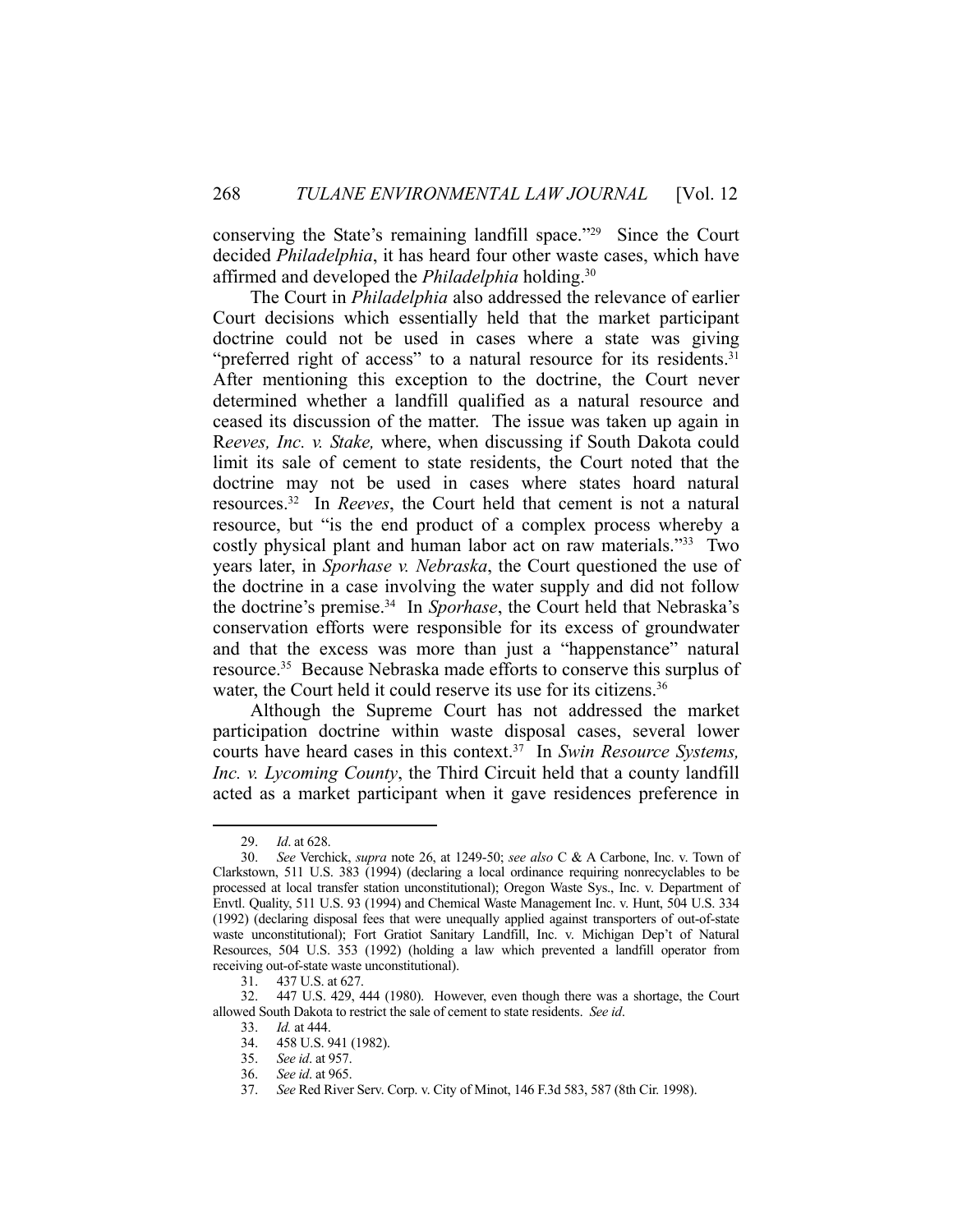use of the landfill.38 The *Swin* case arose from the county landfill's policy to charge less for the reception and disposal of waste generated within the county than from outside the area.<sup>39</sup> In its complaint, the plaintiff alleged that this preferential treatment was a violation of the Commerce Clause because the policy interfered with interstate commerce.40 Comparing *Swin* to four prior Supreme Court cases that involved the market participation doctrine, the court concluded that Lycoming had narrowed the market it was operating in sufficiently and was not attempting to regulate the waste industry, but only control the volume of its own landfill.<sup>41</sup>

 The *Swin* court also addressed the issue of whether a landfill is a natural resource and should therefore be an exception to the market participation doctrine.<sup>42</sup> Noting that the Supreme Court has never addressed the issue thoroughly, the *Swin* court acknowledged that past Supreme Court dicta could be interpreted as barring the use of the market participation doctrine in cases where a state is harboring a scarce natural resource.<sup>43</sup> Considering that the landfill could not come into existence without at least some expenditure, preparation, and political and public discussion, the court held that the landfill was not a natural resource and therefore was not an exception to the doctrine.<sup>44</sup>

 Several lower courts have addressed the issue of landfills as a natural resource in cases where local governments were claiming market participant status. In *Lefrancois v. Rhode Island*, the dumping of out-of-state waste was prohibited at a state-operated landfill.<sup>45</sup> The District Court of Rhode Island held that, since a public agency ran the landfill, it was a participant in the market for landfills, and therefore

 <sup>38. 883</sup> F.2d 245, 254-55 (3d Cir. 1989).

 <sup>39.</sup> *See id*. at 246.

 <sup>40.</sup> *See id*. The complaint also alleged a violation of the Equal Protection Clause. The court ultimately found no violation of the Fourteenth Amendment because the county's pricing scheme was "rationally related to the legitimate purpose of preserving the landfill for local wasteproducing residents." *Id*. at 256.

 <sup>41.</sup> *See Swin*, 883 F.2d at 250; *see also* South-Central Timber Dev., Inc. v. Wunnicke, 467 U.S. 82 (1984) (finding Alaska's practice of requiring all timber to be processed within the state unconstitutional); White v. Massachusetts Council of Constr. Employers, Inc., 460 U.S. 204 (1983) (allowing a local government to require those seeking public contracts to have workforces comprised of fifty percent local residents); Reeves, Inc. v. Stake, 447 U.S. 429 (1980) (allowing a state-owned cement plant to sell only to its residents); Hughes. v. Alexandria Scrap Corp., 426 U.S. 794 (1976) (allowing Maryland to pay bounty for scrapping cars titled within the state).

 <sup>42.</sup> *See Swin*, 883 F. 2d at 252-53.

 <sup>43.</sup> *See id*. at 251-52. There, the court was referring to cases like *South-Central Timber Dev., Inc. v. Wunnicke*, where the Court merely mentioned that a natural resource was involved before declaring the regulation unconstitutional. 467 U.S. 82, 96 (1982).

 <sup>44.</sup> *See Swin*, 883 F.2d at 252-54.

 <sup>45. 669</sup> F. Supp. 1204 (D.R.I. 1987).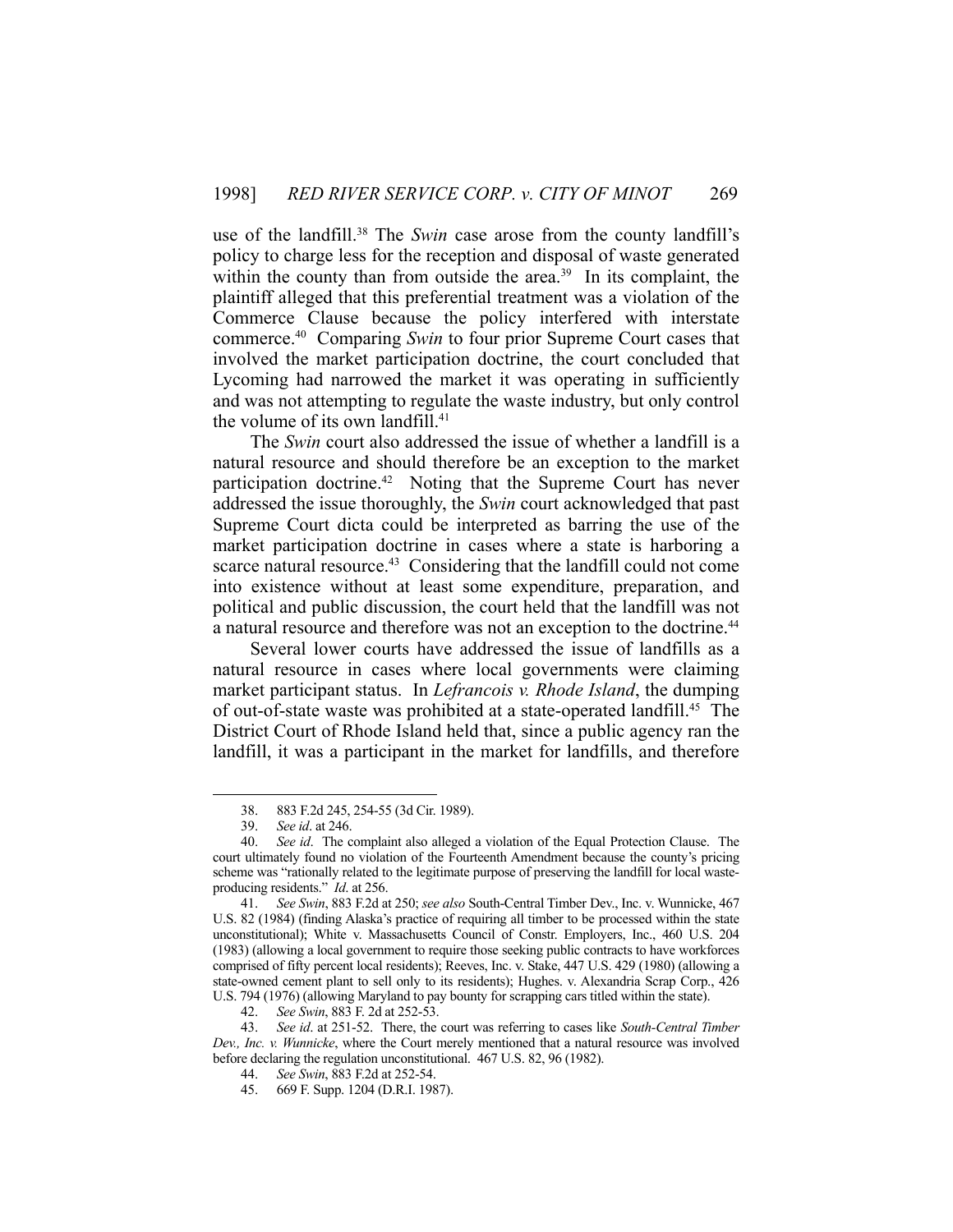no violation of the Commerce Clause existed.<sup>46</sup> This was held despite the fact that the State managed the only site for nonhazardous solid waste in the state. The policy effectively closed the borders to out-ofstate waste.47 Similarly, in *County Commissioners of Charles County v. Stevens*, the Maryland Court of Appeals upheld a county regulation that prohibited the disposal of waste generated outside of the county in the county-owned landfill.<sup>48</sup>

### III. THE COURT'S DECISION

 In the noted case, the Eighth Circuit was asked to find that a cityowned landfill that limits its intake of municipal waste from outside the region is acting in violation of the Commerce Clause.<sup>49</sup> Emphasizing that the local government was acting as a market participant rather than a regulator, the Court concluded that this exception to the Commerce Clause denied the plaintiff any relief from its claim.50 The court also found that the district court correctly held that the plaintiff's equal protection rights were not violated.<sup>51</sup> Further, the court held that the district court did not err in its finding of no breach of contract and its refusal to apply the doctrine of estoppel.<sup>52</sup>

 The court began its examination of Red River's claim with a discussion of relevant precedent.<sup>53</sup> Writing for the court, Judge Bataillon stressed that although Minot attempted to prolong the life of its landfill, this did not automatically mean that the city was trying to regulate the flow of all waste in the area.<sup>54</sup> Referring to the explanation of the doctrine in *South-Central Timber Development, Inc. v. Wunnicke*, the court explained that when a state or local government is a participant in a given market, it is no longer bound by the limits of the Commerce Clause while acting in the market place.<sup>55</sup>

 To illustrate the market participant doctrine at work in a similar waste disposal case, the court briefly explained the holding of *Swin Resource System, Inc. v. Lycoming County*, demonstrating how the Commerce Clause does not prevent a local government from discriminating against out-of-state or county citizens when acting as a

 <sup>46.</sup> *See id*. at 1211.

 <sup>47.</sup> *See id*. at 1212.

 <sup>48. 473</sup> A.2d 12, 21 (Md. 1984).

 <sup>49.</sup> *See* Red River Serv. Corp. v. City of Minot, 146 F.3d 583, 585 (8th Cir. 1998).

 <sup>50.</sup> *See id*. at 590.

 <sup>51.</sup> *See id*. at 590-92.

 <sup>52.</sup> *See id*.

 <sup>53.</sup> *See id*. at 588-89.

 <sup>54.</sup> *See id*. at 588.

 <sup>55.</sup> *See id*. at 586.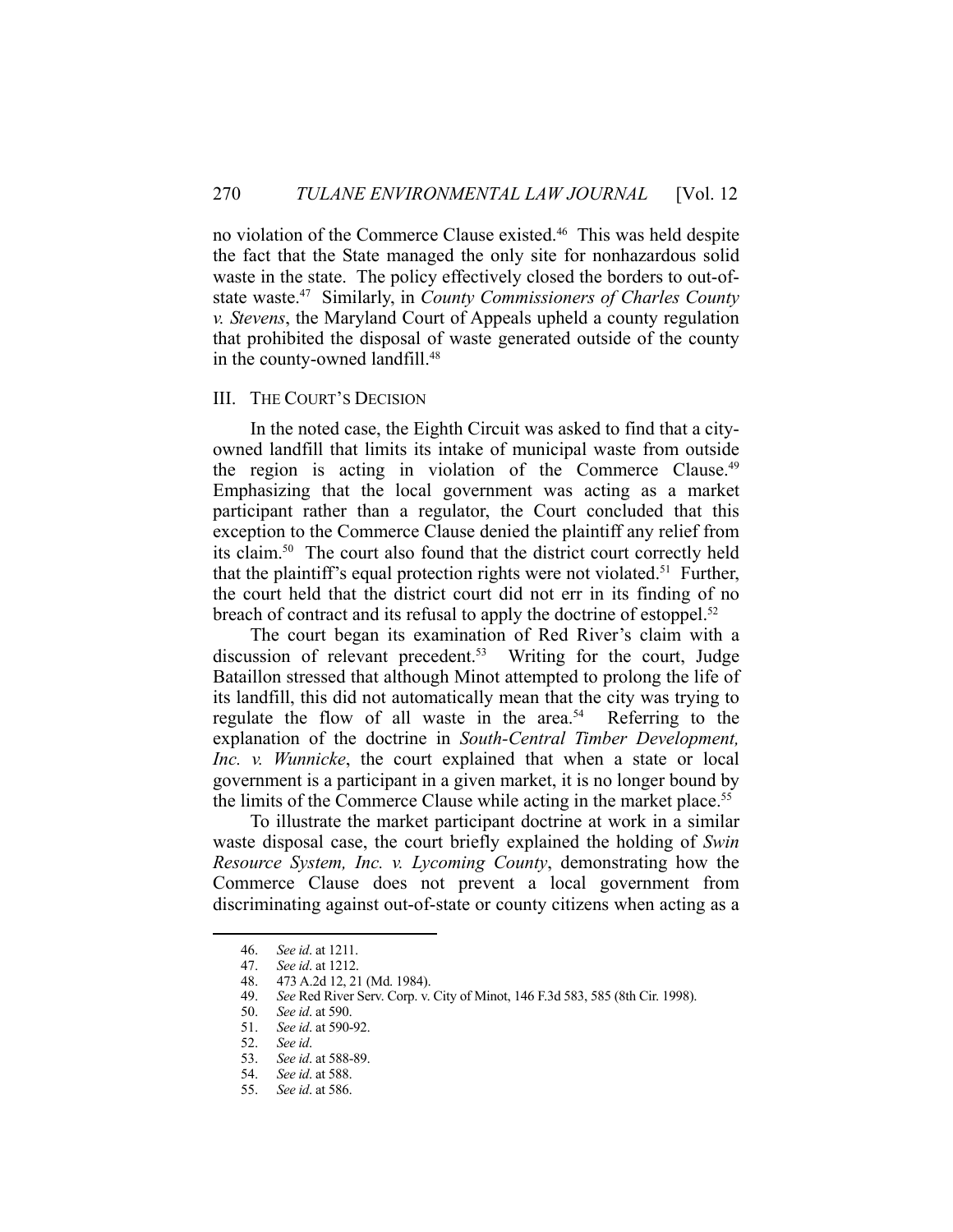market participant.<sup>56</sup> Acknowledging the financial burden Minot's policy placed on Red River, the court pointed out that while acting as a market participant Minot does not have the responsibility of assuring Red River's economic health.57

 The court rejected Red River's argument that since the landfill received public funds it should not be considered a market participant.58 The court disagreed with Red River's application of the reasoning in *Camps Newfound/Owatonna, Inc. v. Town of Harrison*, pointing out that the use of public funds to run the landfill did not remove its market participant status.<sup>59</sup> Given Minot's limited intervention within the entire market, the court again found no reason to apply the Commerce Clause.<sup>60</sup>

 The court also disagreed with Red River's contention that because Minot was "hoarding a scarce natural resource," the market participant doctrine should not be applied. $61$  Although the court acknowledged that whether a landfill qualifies as a natural resource is unclear, it held that the case at hand was no exception to the market participant doctrine.<sup>62</sup> Noting that a landfill is not a "happenstance" resource, the court explained that environmental, economic, and political considerations are taken into account when choosing a site for a landfill.<sup>63</sup> Therefore, the court concluded, Minot may take efforts to maintain its publicly owned resource.<sup>64</sup>

 Lastly, the court rejected Red River's claim of protectionist behavior on the part of Minot.<sup>65</sup> Red River argued that this case was analogous to the various "flow control" cases in which states tried to control the flow of waste in or out of an area and those actions were held to violate the Commerce Clause.<sup>66</sup> The court explained that the cases Red River relied upon to support its argument were factually different from the case before it and therefore they were inapplicable.67 These flow-control cases involved state statutes or

 <sup>56.</sup> *See id*. at 587.

 <sup>57.</sup> *See id*. at 588.

 <sup>58.</sup> *See id*.

 <sup>59.</sup> *See id*.

 <sup>60.</sup> *See id*.

 <sup>61.</sup> *Id*. at 588-89.

 <sup>62.</sup> *See id*.

 <sup>63.</sup> *See id*.

 <sup>64.</sup> *See id*. 65. *See id*.

 <sup>66.</sup> *See id*. at 589.

 <sup>67.</sup> *See id*.; *see also* C & A Carbone, Inc. v. Town of Clarkstown, 511 U.S. 383 (1994); Waste Sys. Corp. v. County of Martin, 985 F.2d 1381 (8th Cir. 1993) (holding ordinance requiring all waste in the county to be sent to government-run facilities unconstitutional); Diamond Waste,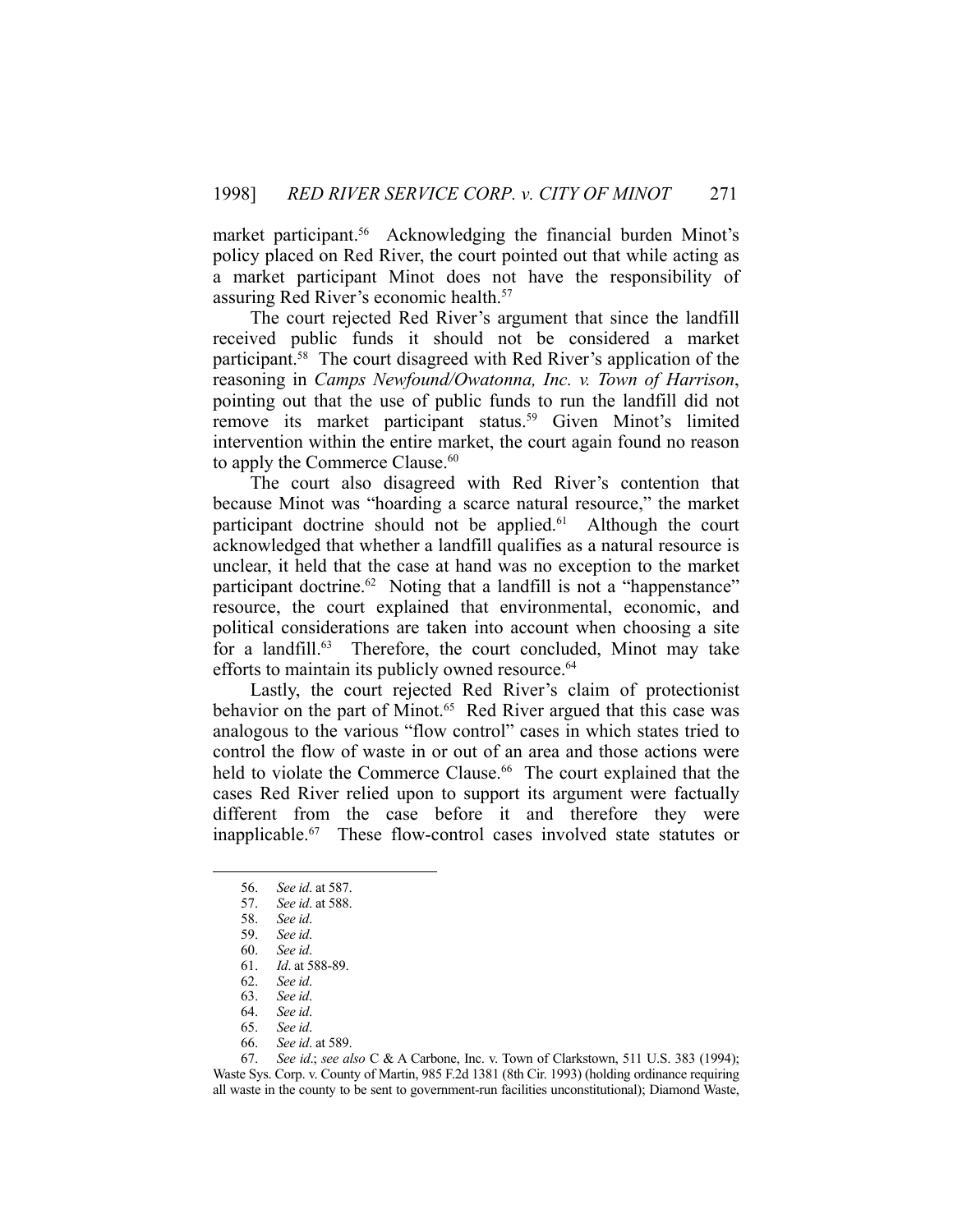local ordinances that took protectionist measures to control the flow of waste in or out of a given area.<sup>68</sup> Noting the obvious differences, the court again concluded that Minot had not interfered with interstate commerce and was not violating the Commerce Clause.<sup>69</sup>

### IV. ANALYSIS

 The noted case relied upon the traditional interpretation of the market participant doctrine in concluding that Minot's policy was not in violation of the Commerce Clause.<sup>70</sup> Given the facts of the case, any other holding would have been contrary to Supreme Court holdings and their progeny that define the workings and limitations of the doctrine.<sup>71</sup> The court correctly held that Minot's control over one landfill, with limitations imposed on those in the state as well as others out of state, could not be said to interfere with interstate commerce.72

 The disposal of solid waste has become an issue of great concern in the United States.73 It is projected that eighty percent of existing solid waste landfills will close by the year 2009 because they have reached maximum capacity.<sup>74</sup> After various failed attempts by states to limit waste disposal "in their backyard," the market participant doctrine appears to be one of the only methods by which states can control waste disposal without violating the Commerce Clause.<sup>75</sup> After considering this battle over state interference in waste control in the courts over the past twenty years, the noted case might easily be seen as a victory.<sup>76</sup> While this use of the doctrine has been previously

Inc. v. Monroe County, 939 F.2d 941 (11th Cir. 1991) (holding that a county regulation limiting waste importation places an undue burden on interstate commerce). The only thing these cases have in common with *Red River* is that they involve waste disposal.

 <sup>68.</sup> *See Red River*, 146 F.3d at 590.

 <sup>69.</sup> *See id*.

 <sup>70.</sup> *See id.* at 586-90.

 <sup>71.</sup> *See* South-Central Timber Dev., Inc. v. Wunnicke, 467 U.S. 82 (1984); White v. Massachusetts Council of Constr. Employers, 460 U.S. 204 (1983); Hughes v. Alexandra Scrap Corp., 426 U.S. 794 (1976).

 <sup>72.</sup> *See Red River*, 146 F.3d at 589-90.

 <sup>73.</sup> *See* Verchick, *supra* note 26, at 1246. "Americans today generate more solid waste than anyone else in the world." *Id*. (citing Nelson Perez, Comment, *The Unconstitutionality of Waste Flow Control and the Environmental Justice Movement's Impact on Incinerators*, 22 RUTGERS COMPUTERS & TECH. L.J. 578, 589 (1996)). In 1995, 208 million tons of municipal solid waste were generated in the United States. The volume of trash in the U.S. is expected to grow to 222 million tons by the year 2000. *See* Freeman, *More Is Recycled, but There's Also More of It*, CHRISTIAN SCI. MONITOR, July 21, 1997, at 16.

 <sup>74.</sup> *See* Verchick, *supra* note 26 at 1246.

 <sup>75.</sup> *See id*. at 1281.

 <sup>76.</sup> This assumes that the "battle" began in 1978 with *Philadelphia.*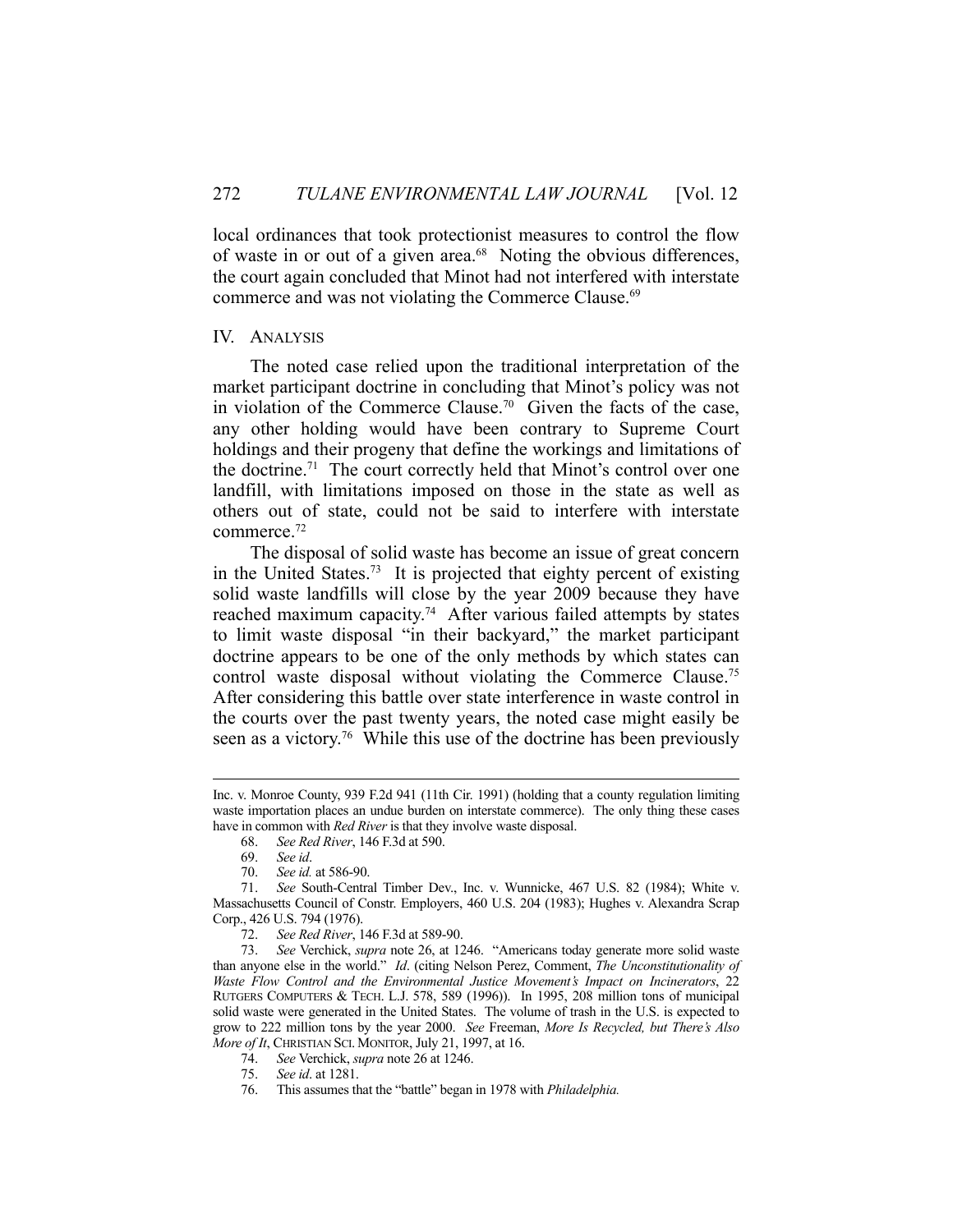embraced by the Third Circuit and district courts in landfill cases, this is the first instance in which the Eighth Circuit Court of Appeals has held that municipally-owned landfills can effectively dodge the restrictions of the Commerce Clause via the market participant doctrine. It can be interpreted that the *Red River* holding strengthens the case law in favor of this use of the doctrine. However, there are other factors to consider before concluding that the noted case was a triumph in a state's ability to protect its environment.

 As long as a landfill is city or state-owned, the noted case seems to provide a way for states to skirt Commerce Clause violations. However, this is not to say that this practice is economically feasible for state or local governments or will lead to better waste management.<sup>77</sup> As the business of running a landfill can be an expensive one, because of costly administration and potential liability under environmental laws, few municipalities can afford the high costs involved with running a landfill.<sup>78</sup> It is also unrealistic to believe that a state can now prevent the flow of interstate waste if it owns all of the landfills within its borders. If a state were ever to deny licenses for private landfills and solely own all landfills within a state, the courts would surely find a violation of the Commerce Clause. This control over landfills would, in effect, be regulating the entire waste disposal market within the state, and would be viewed as precisely the type of protectionist behavior the Commerce Clause was made to prevent.<sup>79</sup> Further, the practice of having all state-owned landfills is not advisable because local governments do not have the funds to experiment on new methods of waste treatment, and there would be little development in waste management technology.<sup>80</sup>

 The noted case also raises interesting issues concerning the natural resource exception to the market participant doctrine. While it is unclear whether this exception still exists, it appears that, in at least the Eighth Circuit, a landfill is not a natural resource. This holding seems consistent with the Court's treatment of the issue in *Sporhase v.* 

<u>.</u>

 <sup>77.</sup> Verchick, *supra* note 26, at 1281.

See id.

 <sup>79.</sup> Using the balancing test established by the Court in *Pike v. Bruce Church, Inc*., the court would need to determine if the state's purpose for discrimination exceeded the burden on interstate commerce. 397 U.S. 137, 142 (1970). This issue was already decided by the Supreme Court in *City of Philadelphia v. New Jersey*, where the Supreme Court held that a state may not attempt to isolate itself from the waste disposal problem, since it is an issue common to many states. 437 U.S. 617, 629 (1978). The *Lefrancois* court avoided this issue by noting the availability of licenses for private landfills. *See* Lefrancois v. Rhode Island, 669 F. Supp. 1204, 1211 (D.R.I. 1987).

 <sup>80.</sup> *See* Verchick, *supra* note 26, at 1246.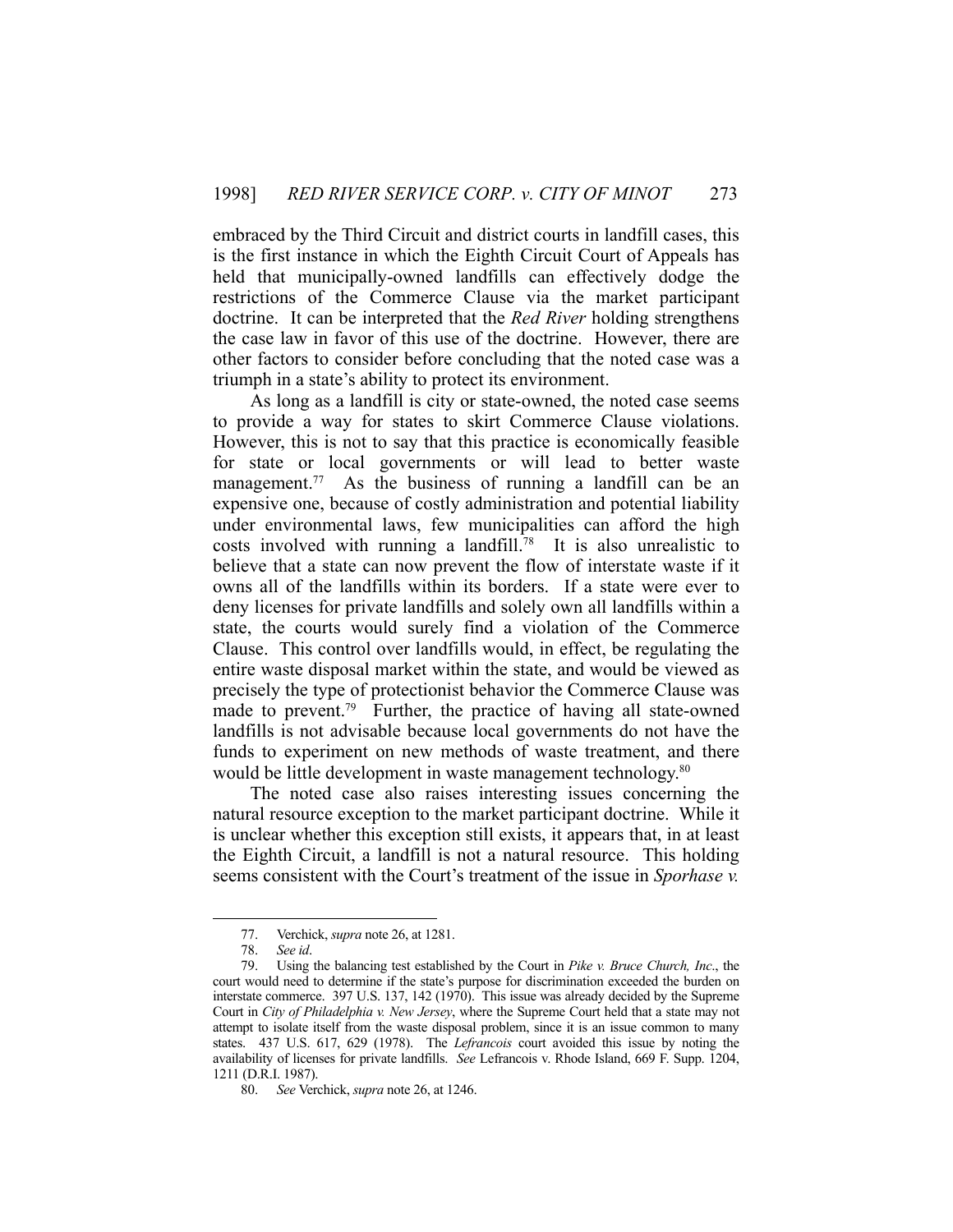*Nebraska,* in that both governments' efforts to develop their resource were given proper recognition.<sup>81</sup> It is still uncertain, however, how the United States Supreme Court will treat this issue. As landfills become more scarce, the Court might not favor preferential treatment for state or local residents.

### V. CONCLUSION

 The Eighth Circuit's interpretation of the market participant doctrine is consistent with precedent. It is appropriate that the court held Minot was acting freely in the market place rather than regulating it. Consequently, no violation of the Commerce Clause existed.

 While this application of the market participant doctrine may help restrict the importation of some out-of-state waste, it is not likely that states will be able to use the doctrine to limit all waste from crossing state borders. This fact, however, does not render the *Red River* holding useless. Even a partial prohibition on state or county waste importation may cause large waste exporters to be responsible for the health hazards that they create. This restriction on the flow of waste may even be responsible for a future increase in recycling programs.82

 A landfill should not be considered a natural resource. Even if it can be argued that the land itself is a scarce resource, it must be agreed that certain resources only exist because of efforts to preserve them.83 Selecting a landfill site involves a myriad of social and political concerns. The artificial factors that go into a landfill's making should be enough to convince the courts that a landfill consists of more than the plot of land it exists on. This distinction between natural and state-created resources "is growing in importance, because, as the American frontier continues to close, the natural resources that remain increasingly owe their existence to some

 <sup>81. 458</sup> U.S. 941, 957 (1982).

 <sup>82.</sup> The United States is already experiencing an increase in the number of recycling programs. In September of 1996, the EPA noted that "[t]here are 7,500 recycling programs . . . compared to 1,000 in 1988, and the number continues to grow. Now about 120 million people, or 48 percent of the population, have access to curbside collection programs." Allen Hershkowitz, *In Defense of Recycling*, 63 SOCIAL RESEARCH 141, 142 (1998) (citing Michael Shapiro, *Sustainability and Recycling: A New Vision for the Future*, Paper presented at the National Recycling Coalition Conference, Pittsburgh, Pa. (Sept. 19, 1996)). Perhaps in time these programs will require mandatory participation.

 <sup>83.</sup> *See* David Pomper, Comment, *Recycling* Philadelphia v. New Jersey*: The Dormant Commerce Clause, Postindustrial "Natural" Resources, and the Solid Waste Crisis*, 137 U. PA. L. REV. 1309, 1330 (1989).